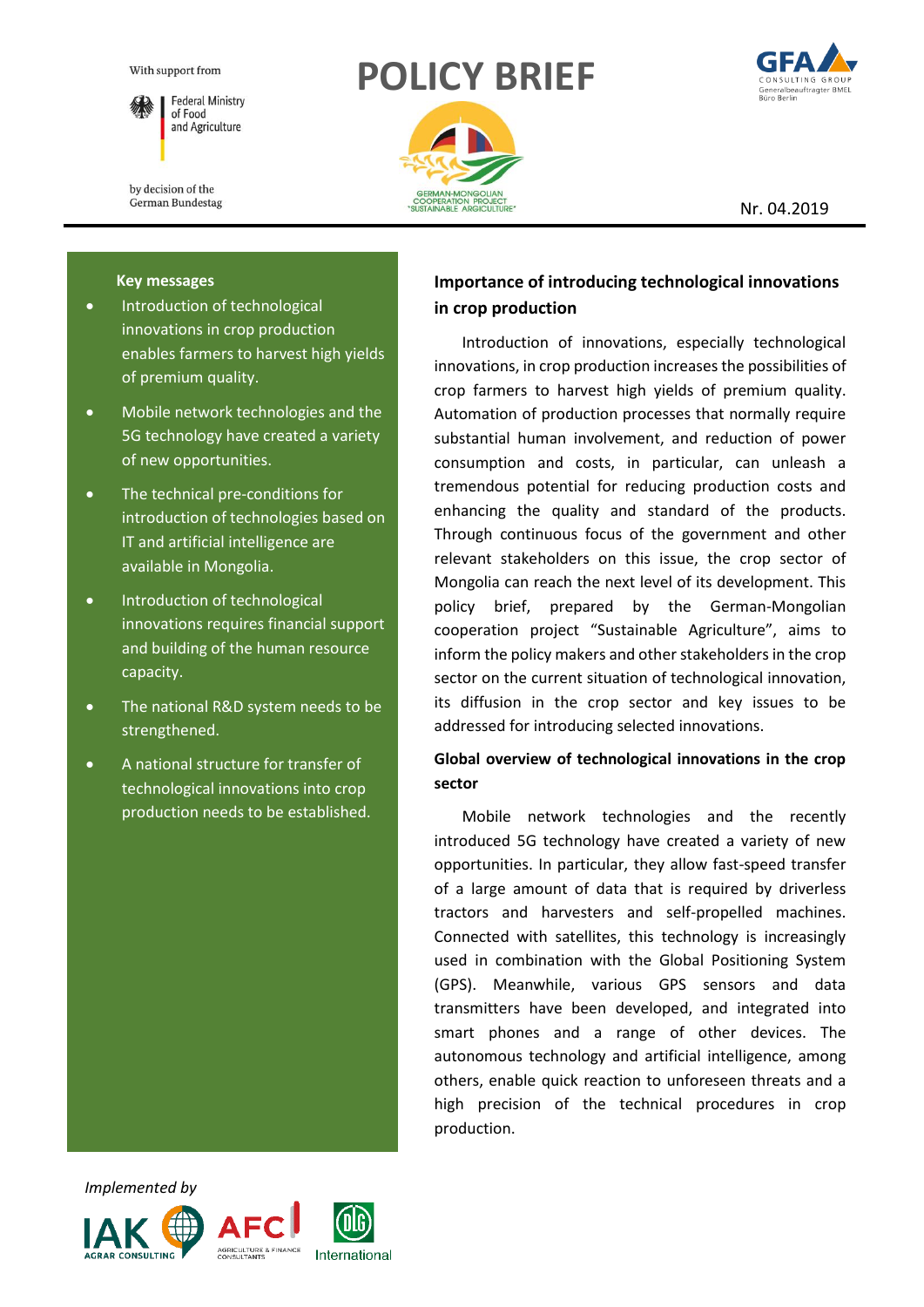

The use of drones in monitoring of soil moisture and temperature, weeds and insect infestations, and nutrients contents of soil is also spreading around the globe, and increasingly seen as a cost- and time-saving approach. Often, however, remote sensing is combined with conventional research methods for verification of data collected and the results of data evaluation.



*Soil monitoring with a drone (Source: Bayartulga, L. 2019)*

Robots tend to become useful assistants in vegetable production, and in greenhouse farming in particular. A pioneering example is the Grand Farm project in the USA, funded with a USD 1.5 million grant by Microsoft, which is known as one of the leading visionaries in the world. The Grand Farm is a farming complex with fully automated production systems without any human involvement, and with its drones and robots operated by artificial intelligence.



*Soil tillage by the autonomous system AgroBot (Source: aurora-robotics.com)*

Water is an essential input in crop production. As the vast amount of water used in cropping is increasingly becoming a critical issue, however, the emphasis is now placed on water-saving methods. Israel is among the leaders in the development of water-saving smart irrigation systems. The Israeli manufacturer Netafim launched, for the first time in the world, a self-learning artificial intelligence system that autonomously operates irrigation facilities of any size, and has meanwhile introduced it in crop production. The R&D of the company on water-saving irrigation has also resulted in a range of drip irrigation systems that use up to 75 percent less water compared to conventional irrigation systems.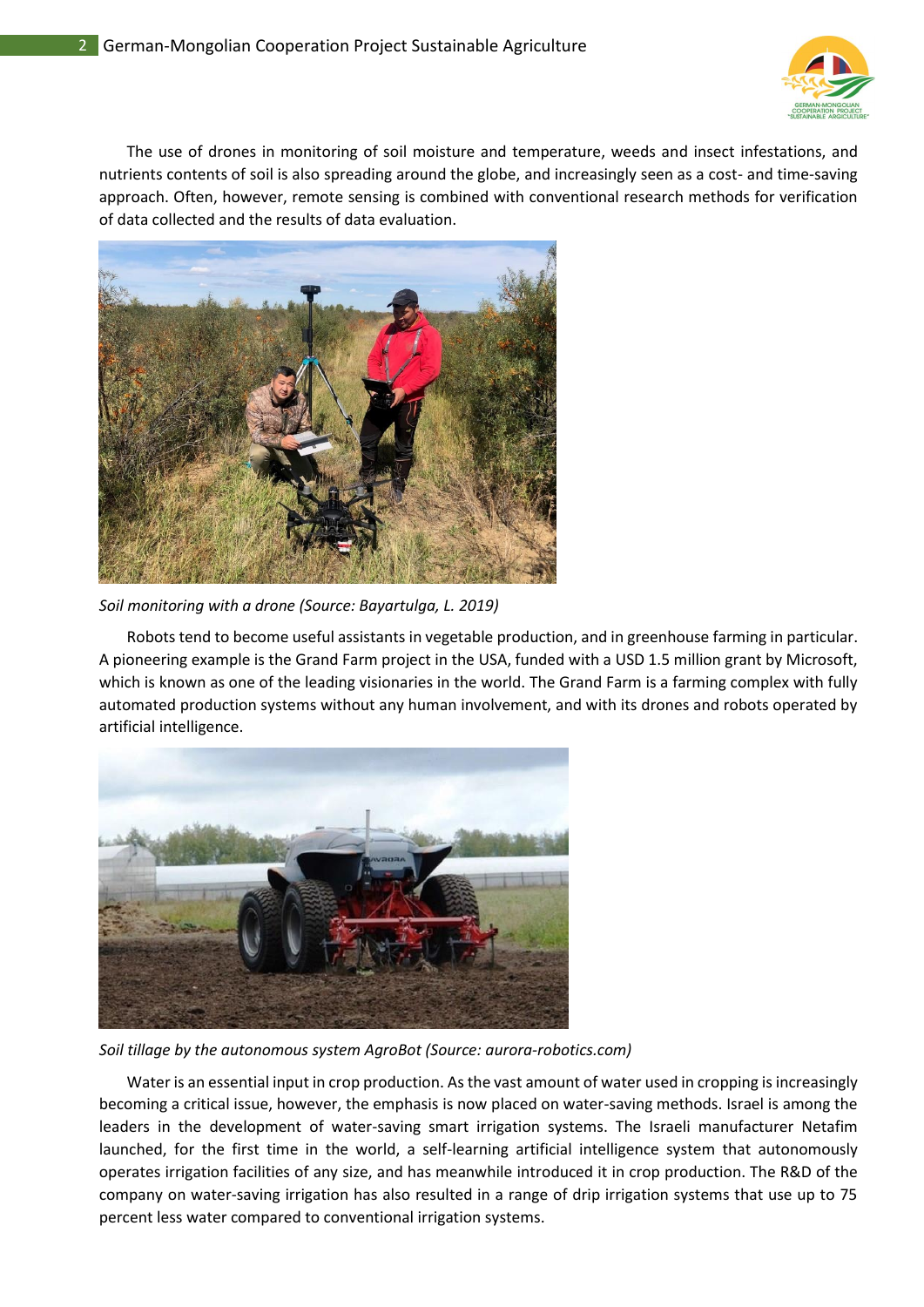

### **Does Mongolia have the pre-conditions required for introducing these technologies?**

Introduction of any new technology or innovation requires that certain pre-conditions are met. For the introduction of the modern technological innovations mentioned above, in particular, sufficient and stable supply of electric power, and capacity and coverage of the application of information technologies are of essential importance.

In 2018, Mongolia produced 1.122 megawatts of electric power, with thermal power plants contributing 90%, renewable energy power plants 6%, hydroelectric power plants 6%, and diesel power plants contributing 2%, respectively. The total length of the fibre-optic network was 45 thousand km, and the numbers of internet and cell phone users were 306 thousand and 3.3 million, respectively. 3G networks counted 2.5 million mobile data users while 1.47 million users were registered in 4G/LTE networks. Mongolia holds the official permit to use the satellites INTELSAT 960 and APSTAR 5. However, depending on the technologies used, the networks of a range of other satellites are regularly accessed too.

In summary, Mongolia does meet the technical requirements and has a considerable potential for introducing modern technological innovations based on information technologies and artificial intelligence.

## **Introduction of technological innovations requires financial support.**

Out of a number of technological innovations already introduced in crop production, only a few have been tested in Mongolia. One of the main reasons for the insufficient adoption is the lack of financial support by the government. Technological innovations are usually expensive because they result from research and development programs implemented for many years. Their prices, however, tend to go down when the number of buyers i.e. adopters increases. Since most crop farmers in Mongolia are under the pressure of credit repayments and have limited capacity to take the risk of investing in new technological innovations the first steps towards introduction of technological innovations should be taken as a collective endeavour of the government, scientific institutions and the private sector. There are plenty of successful examples of such collaborative initiatives in many countries around the world.

Policy recommendations:

- Approval of government budget for introduction of several technological innovations in crop production on an annual basis,
- Obligation of new international projects and programs for introduction of technological innovations in crop production;
- Creation of incentives for development and adoption of domestic technological innovation, and mechanisms for ensuring the continuity of technological innovation processes.

## **The human resource capacity for introduction of technological innovations has to be built.**

Recent technological innovations are often based on advanced information technologies, thus requiring a certain level of IT expertise, which is largely not available in the crop sector of Mongolia. Another problem is that the software interface is displayed in a foreign language. Also, user manuals are not translated into Mongolian. Thus, Mongolian users without sufficient foreign language competences are not able to operate the systems, or likely to make errors when trying to operate. In fact, there are cases of Mongolian farmers who are already in possession of those technologies but not able to operate them correctly, due to their lack of either IT expertise or language competence, or a combination of both. The main problem is the lack of training opportunities for crop sector personnel on the use of technological innovations.

Policy recommendations: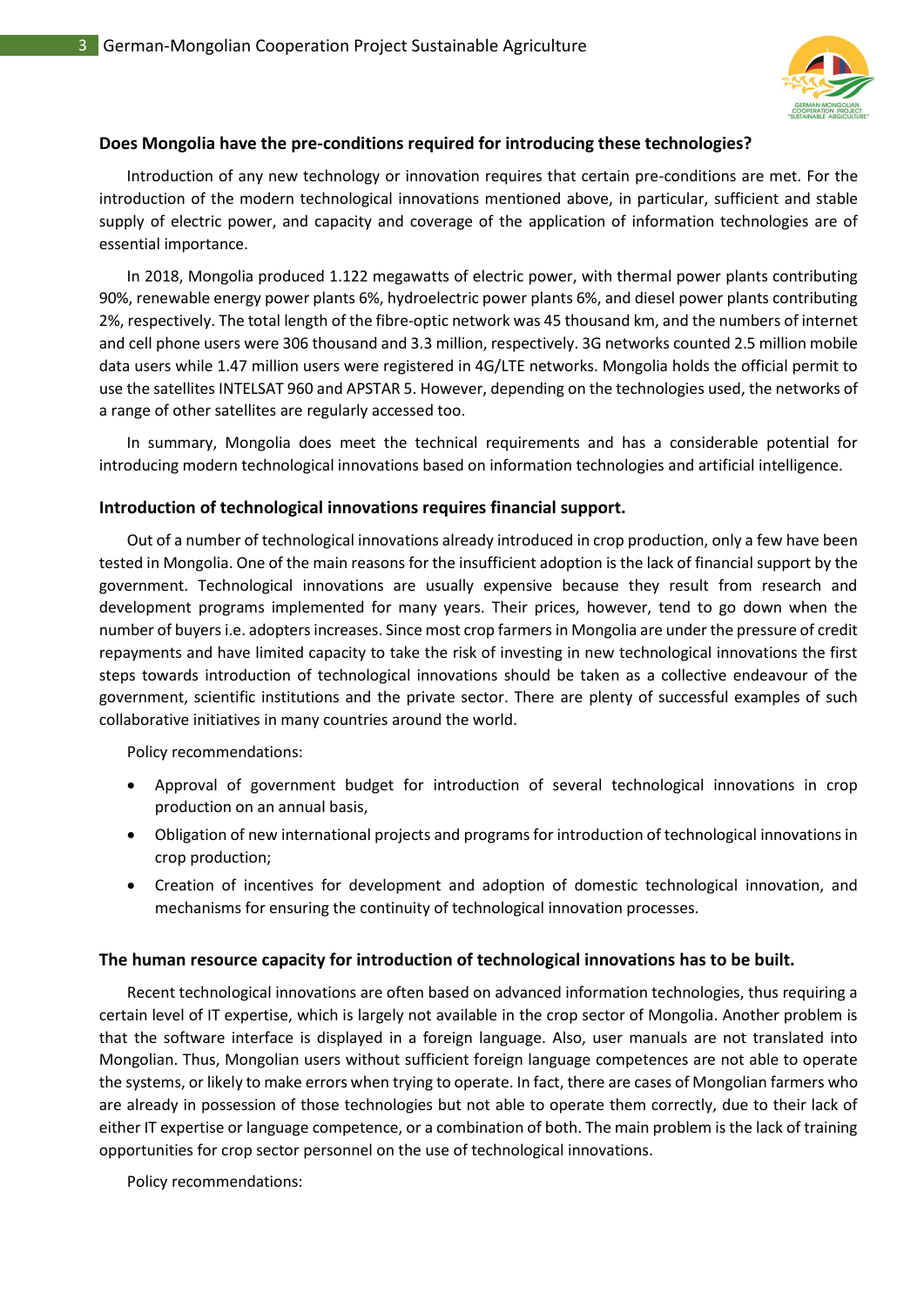

- As a first step, government-funded short- and long-term training programs to provide crop sector personnel with the IT expertise required for the use of technological innovations should be implemented.
- Mandatory subjects on the use of technological innovations e.g. smart farming, operation of ITs and artificial intelligence etc. should be added to the curricula of degree programs at all levels for qualification of crop sector personnel, such as agronomy, irrigation and agricultural engineering.
- Domestic and international study tours on technological innovations should be organised for crop farmers, and funded through a combination of funds provided by international projects and participation fees.
- Government co-funding of selected high-tech institutions that conduct R&D on introduction of technological innovations in grain and vegetable production sectors, which are of strategic importance.

#### **The national system of research and development needs to be strengthened.**

Crop research in Mongolia is largely focused on the study of biological and non-biological environmental factors affecting crop growth and yields. Research on technological innovations is almost non-existent. This results from the lack of legal and policy frameworks and funding schemes for intersectoral R&D on the one hand, and the lack of emphasis on technological innovations in the crop sector on the other. Integration of technological innovations into the R&D activities of universities and scientific institutions will therefore require enabling policy and institutional frameworks and a set of incentives. For strengthening the linkage between the IT sector and the crop sector, a practical initiative would be to connect the regularly organised competitions Robocon and "IT Olympiad" with the crop sector as to encourage the participants to develop robots and software for use in crop production.

# **A national structure for transfer of technological innovations to crop production needs to be established.**

The responsibility for transfer of technological innovations into the crop production shall not be simply left to the crop farmers. Policy support is required in the form of funding arrangements and incentives as well as for establishing a technology transfer structure with the involvement of all relevant institutions in the crop sector. Once established, such a structure does not have to be fully funded or coordinated by the government; a better option is to maintain it as a collaborative structure of public and private sector stakeholders and international organisations working the crop sector of Mongolia.

#### **References**

Janarbaatar, J. (2018). Energy sector of Mongolia. Country Report.

National Security Council of Mongolia Монгол (2019). Concept of the national security.

Oyuntsetseg, B. (2016). International Telecommunication Union. International Satellite Symposium.

Secretariat of the State Great Hural (2018). Compendium of research.